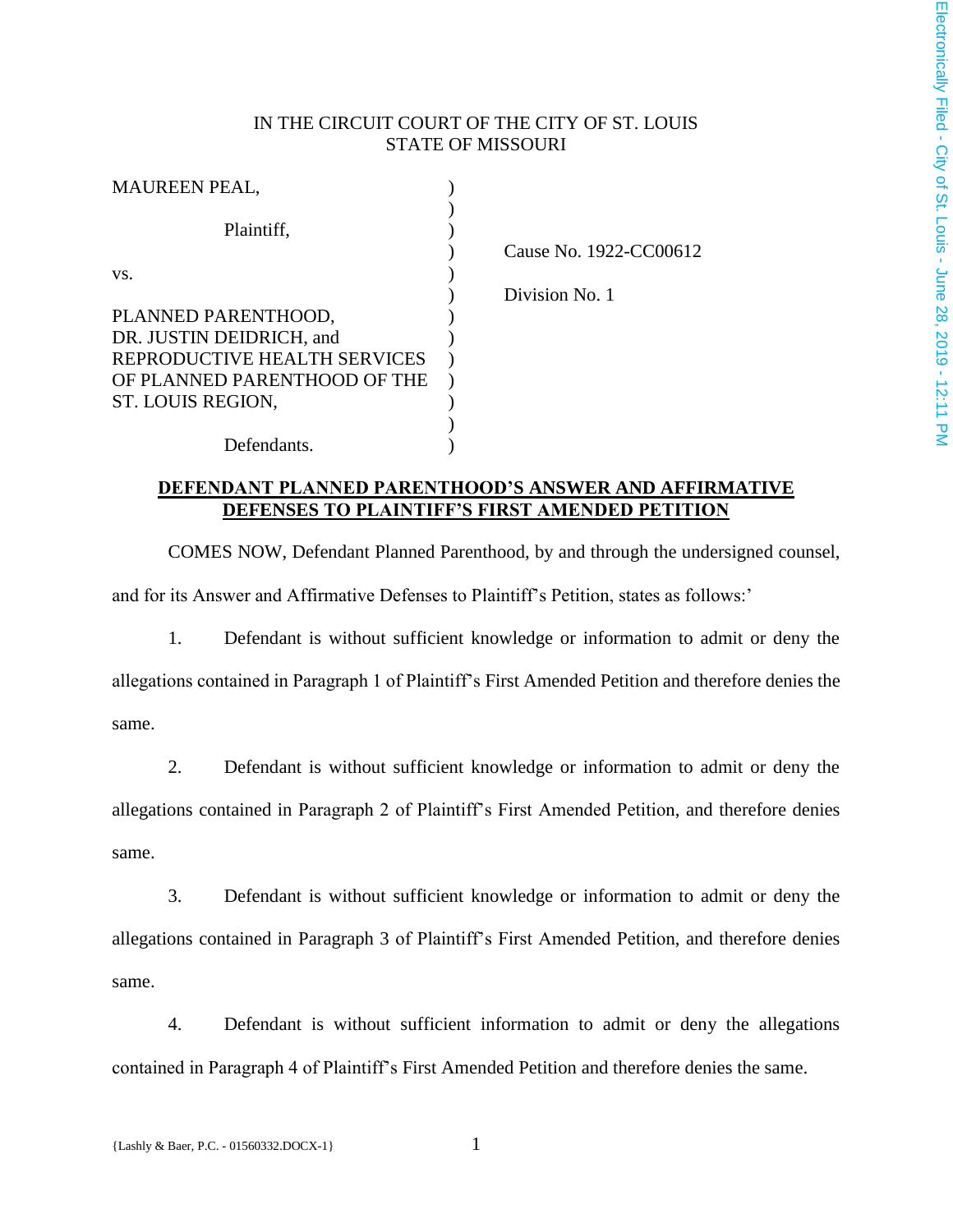5. Defendant is without sufficient information to admit or deny the allegations contained in Paragraph 5 of Plaintiff's First Amended Petition and therefore denies the same.

6. Defendant is without sufficient information to admit or deny the allegations contained in Paragraph 6 of Plaintiff's First Amended Petition and therefore denies the same.

7. Defendant is without sufficient information to admit or deny the allegations contained in Paragraph 7 of Plaintiff's First Amended Petition and therefore denies the same.

8. Defendant is without sufficient information to admit or deny the allegations contained in Paragraph 8 of Plaintiff's First Amended Petition and therefore denies the same.

9. Defendant denies the allegations contained in Paragraph 9 including subparts a. and b. of Plaintiff's First Amended Petition.

WHEREFORE, having fully answered Plaintiff's First Amended Petition, Defendant prays for judgment in its favor and its costs expended herein and for such other and further relief this Court deems just and proper under the circumstances.

## **AFFIRMATIVE DEFENSES**

1. Plaintiff's First Amended Petition fails to state a claim upon which relief can be granted in that Plaintiff has not made any allegations that this Defendant was negligent or caused her injury in any manner.

2. Defendant further pleads it cannot be held vicariously liable for the acts or omissions of any individual not its employee, pursuant to Section 538.205(3) of the Revised Statutes of Missouri.

3. As and for a further affirmative defense, Defendant states that the sole and proximate cause of Plaintiff's alleged injuries or damages, if any, were caused by intervening acts or omissions other than Defendant over which this Defendant had no control.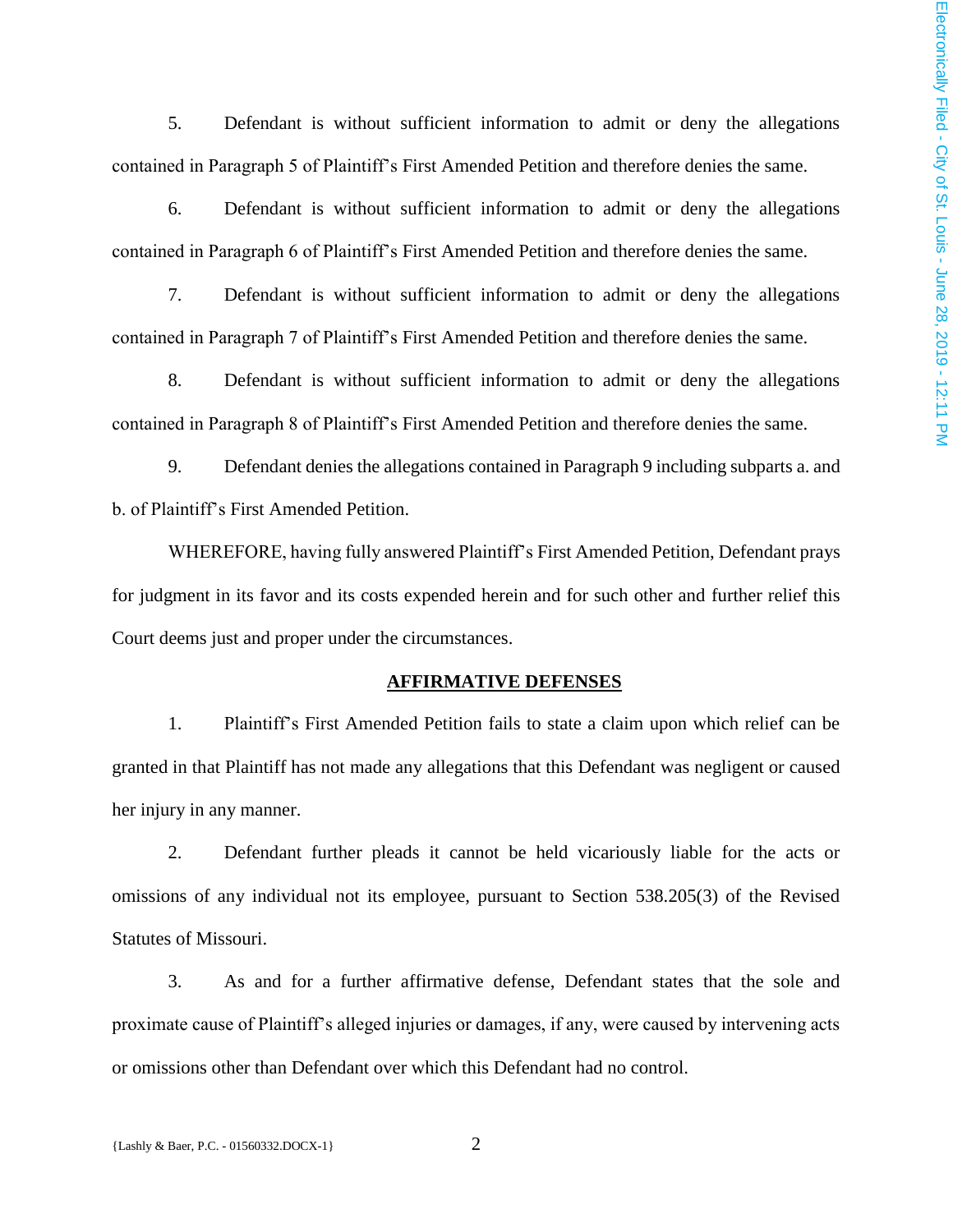3. As and for a further affirmative defense and in the event of an adjudication of the issues in this case whereby this Defendant is held liable to respond to damages to Plaintiff, this Defendant prays for a determination of the comparative fault pursuant to §537.765 RSMo, of Plaintiff and for a determination and apportionment of the negligence of all parties as set out in Plaintiff's First Amended Petition, as well as other persons and/or entities who are not parties at the time this cause is submitted to a jury or trier of fact, who may have entered into a release, covenant not to sue or similar agreement with Plaintiff for a claim arising out of the alleged transaction which is the basis of Plaintiff's cause of action, and for an appropriate reduction of Defendant's responsibility for the payment of damages that may be awarded to Plaintiff. In the event Defendant is held jointly liable with other parties, this Defendant prays that a determination be made of the relative distribution of fault with an apportionment of responsibility for the payment of any damages that may be awarded to Plaintiff and a determination of the right of contribution and indemnity between Defendant and any other parties at the time of the submission of this case, as well as with other persons and/or entities who previously entered into a release, covenant not to sue, or similar agreement with Plaintiff or a claim arising out of the alleged transaction which formed the basis of Plaintiff's cause of action.

4. Pleading hypothetically, and in the alternative, Defendant alleges that Plaintiff's damages were caused, either in whole or in part, by parties who are not presently sued, and the negligence of such parties serves to bar, or otherwise reduce comparatively, Plaintiff's claims for negligence against Defendant.

6. As and for a further affirmative defense, in the event that any of the other party defendants enter into a settlement in this case, Defendant reserves the right to rely upon Mo. Rev. Stat. § 537.060 to request a reduction of the amount of any judgment rendered against Defendant